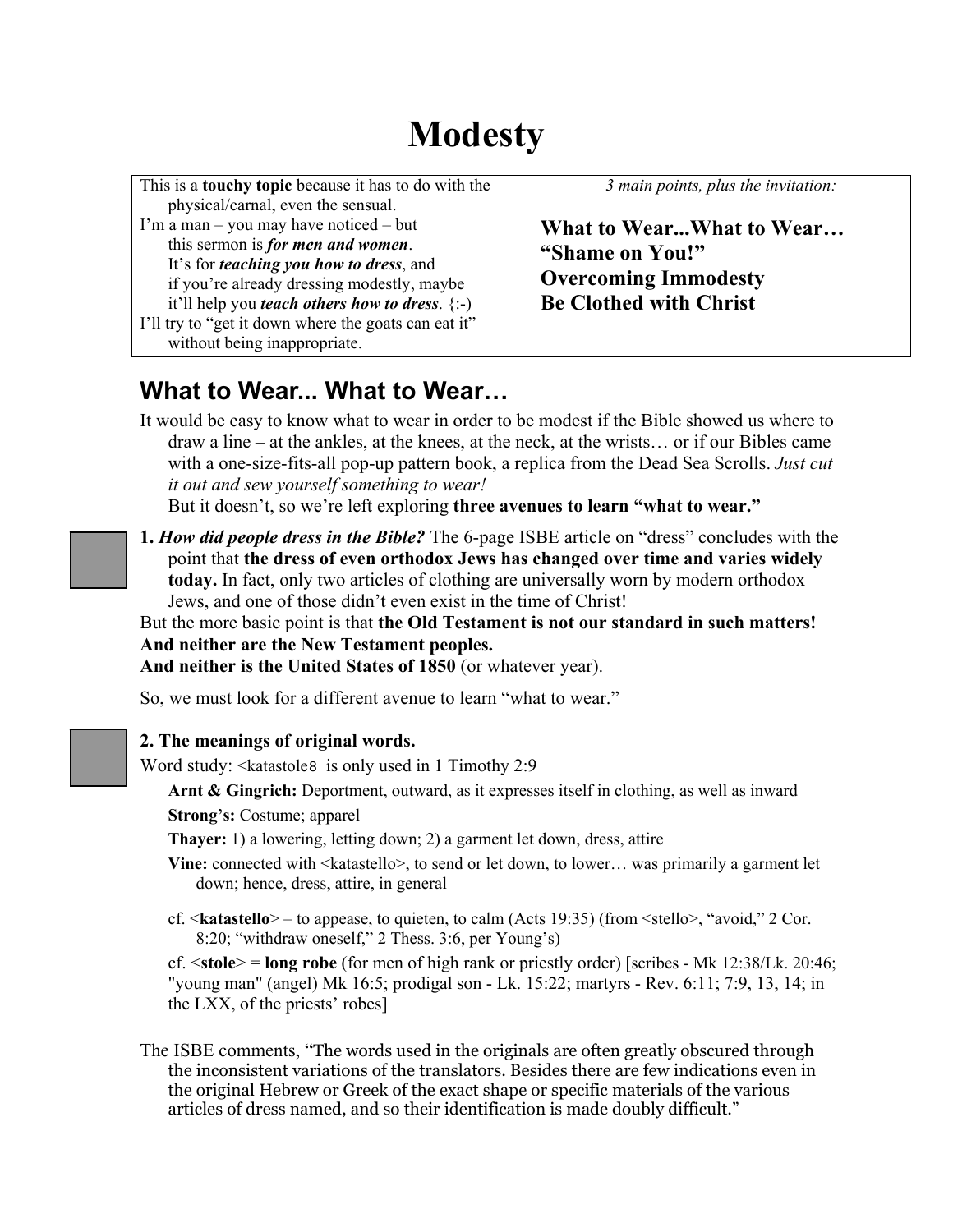#### *What articles of clothing are "long, loose, flowing, and let down"?*

Only the modern long dress? What about a shirt? A jacket? My (baggy) pants? *How far* does it have to let down? Where does it have to be anchored before it starts hanging again? *How long* is "long"?

You see the problem. The Bible does not come with a tape measure, and the words used in the Bible are fairly general. So we are still left seeking another avenue to know what to wear.

The Bible does, however, provide general principles:

#### **3. Two key passages:** 1 Timothy 2:9-10 & 1 Peter 3:3-4

That the women adorn themselves in **modest** apparel, with **propriety** and **moderation**, not with braided hair or gold or pearls or costly clothing, 10 but, which is proper for women professing godliness, with good works. – 1 Timothy 2:9-10 (NKJV)

- … in **respectable** apparel, with **modesty** and **self-control**… (ESV)
- Do not let the adornment be *merely* outward arranging the hair, wearing gold, or putting on *fine* apparel – <sup>4</sup> rather *let it be* the hidden person of the heart, with the incorruptible *beauty* of a gentle and quiet spirit, which is very precious in the sight of God. – 1 Peter 3:3-4 (NKJV)
- Do not let your adorning be external the braiding of hair and the putting on of gold jewelry, or the clothing you wear  $-$ <sup>4</sup> but let your adorning be the hidden person of the heart with the imperishable beauty of a gentle and quiet spirit, which in God's sight is very precious. – 1 Peter 3:3-4 (ESV)
	- A note about the word, "clothing" ["apparel" (KJV; NKJV)] The Greek word is plural <himatiōn> (Gen. pl.), meaning "clothing," generally. (The singular <himation> refers to the outer cloak. Vine)

**This is NOT prohibiting braids and gold and pearls.**

Notice the same "not… but…" (grammatical) construction in 9 clear Bible examples:

Matt. 10:34 – **I did not come to bring peace but a sword.**

Matt. 20:28 – **The Son of Man came not to be served but to serve.**

Mark 9:37 – **Whoever receives me, receives not me but him who sent me.**

John 12:44 – **Whoever believes in me, believes not in me but in him who sent me.**

John 1:13 – **Who were born, not of blood nor of the will of the flesh nor of the will of man, but of God.** 

John 6:27 – **Do not labor for the food that perishes, but for the food that endures to eternal life.**

John 11:4 – **This sickness is not unto death, but for the glory of God.**

Acts 5:4 – **You have not lied to men but to God.**

Romans 8:9 – **You are not in the flesh but in the Spirit, if indeed the Spirit of God dwells in you.** 

These are *not prohibiting or denying* the first item; they are emphasizing or prioritizing the *second*!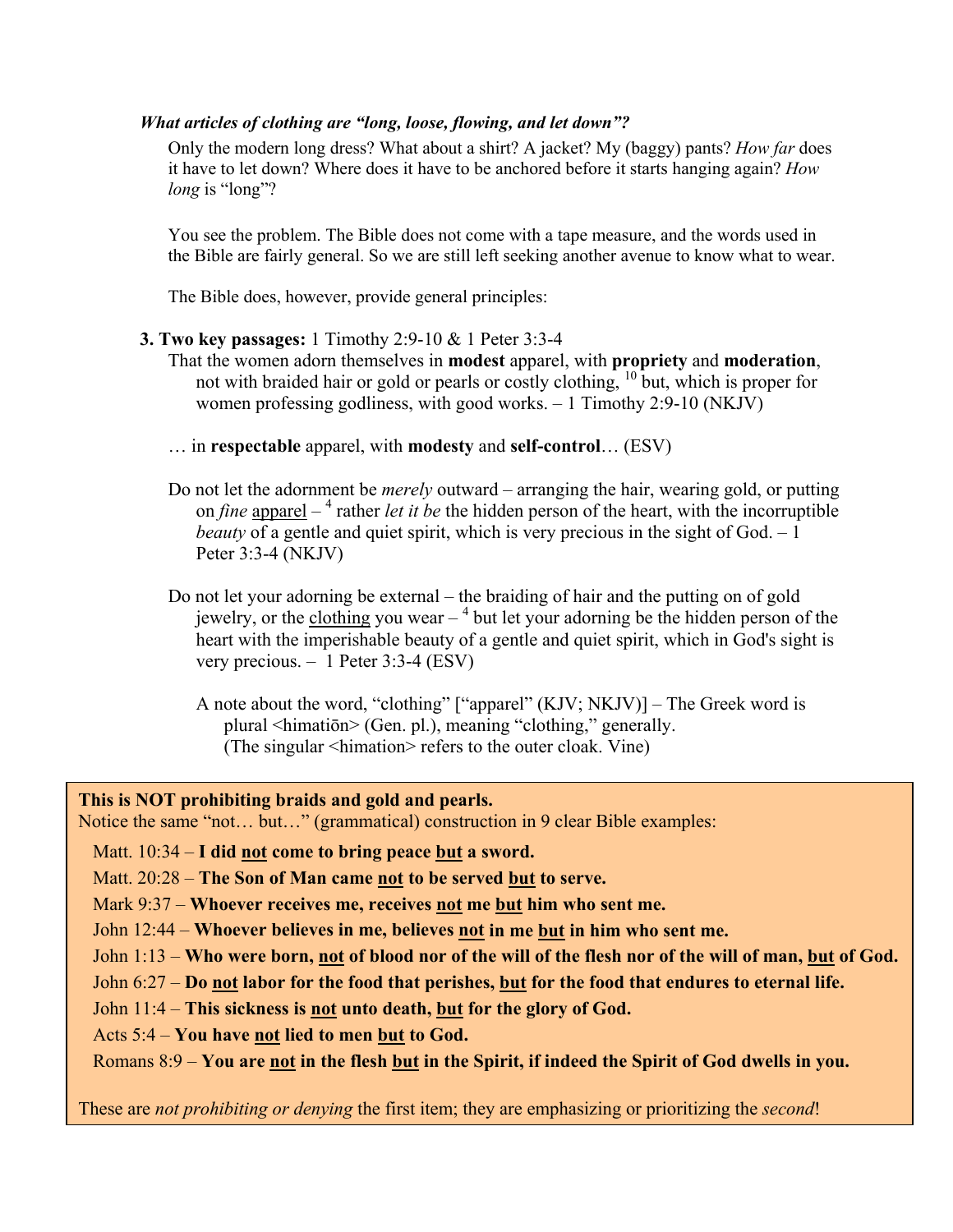#### **Summary of the Bible's general principles about "modesty":**

- **1. Cover up.** The particulars of modesty is somewhat influenced by culture, but the Bible is clear on one point --- *Cover up!* "Respectable, modest"; not attracting attention.
- **2. Make a difference.** There should be a difference between men and women's attire. The Jews could (Deuteronomy 22:5) even in a culture in which "the garments ordinarily used indoors were worn alike by men and women" (ISBE, "Dress"). In our culture, too, men and women should look like, well, men and women. (See 1 Corinthians 11:14-15 regarding what "nature teaches" about differences in the appearance of men and women.)

### **Women and pants: Some say,** *"It's a sin!"* **However …**

- a) The meaning of <katastole> ("long/flowing/let down") allows some pants, skirts, etc. (At the same time, the meaning of that word *prohibits* the use of some dresses and skirts!)
- b) The need to maintain a distinction between the sexes allows for men's pants and women's pants.
- c) Dresses don't ensure modesty!
- d) Pants are sometimes MORE MODEST than dresses, for some activities.
- e) NT apparel is not our standard. If that were the case, even our men could not wear pants, as everyone would be running around pretty much in robes!
- f) Modern items of clothing are allowable, as long as they meet the general principles here.

Sadly, some people – and for that matter, some *churches* – dictate what to wear, or how to fix your hair. ("Church rules and traditions of men" is a separate topic.) Ironically, many of the things they deal with are modern inventions.

**The origins of pants** are hard to trace, but pants were first seen, perhaps, in the horse people of the ancient Eurasians, such as Iranian Scythians and Achaemenid Persians, and ancient Chinese cavalry and soldiers wore pants. In western culture, pants only gained their current prominence in the  $16<sup>th</sup>$  century. (See Wikipedia article, "Trousers," downloaded 8/23/08.)

In **Daniel 3:21**, the KJV uses "coats, hosen, and hats"; the NKJV uses "coats, trousers, and turbans"; the ESV uses "cloaks, tunics, and hats". Recall the quote from the ISBE (above): "The words used in the originals are often greatly obscured through the inconsistent variations of the translators."

You have heard it said, "Men must wear neckties, women must wear bras, and everyone must wear underwear,"

but I say to you that *you won't find* **any** *of these modern items in Scripture!* 

**3. Create no stumbling blocks!** While "modesty" is in the eye of the beholder, *lust is in the heart!* (Matthew 5:27-28; cf. 15:18-20) A lustful person will lust no matter the clothing – modest blouse, long dress, or gunny sack. But we're not to give a cause for stumbling.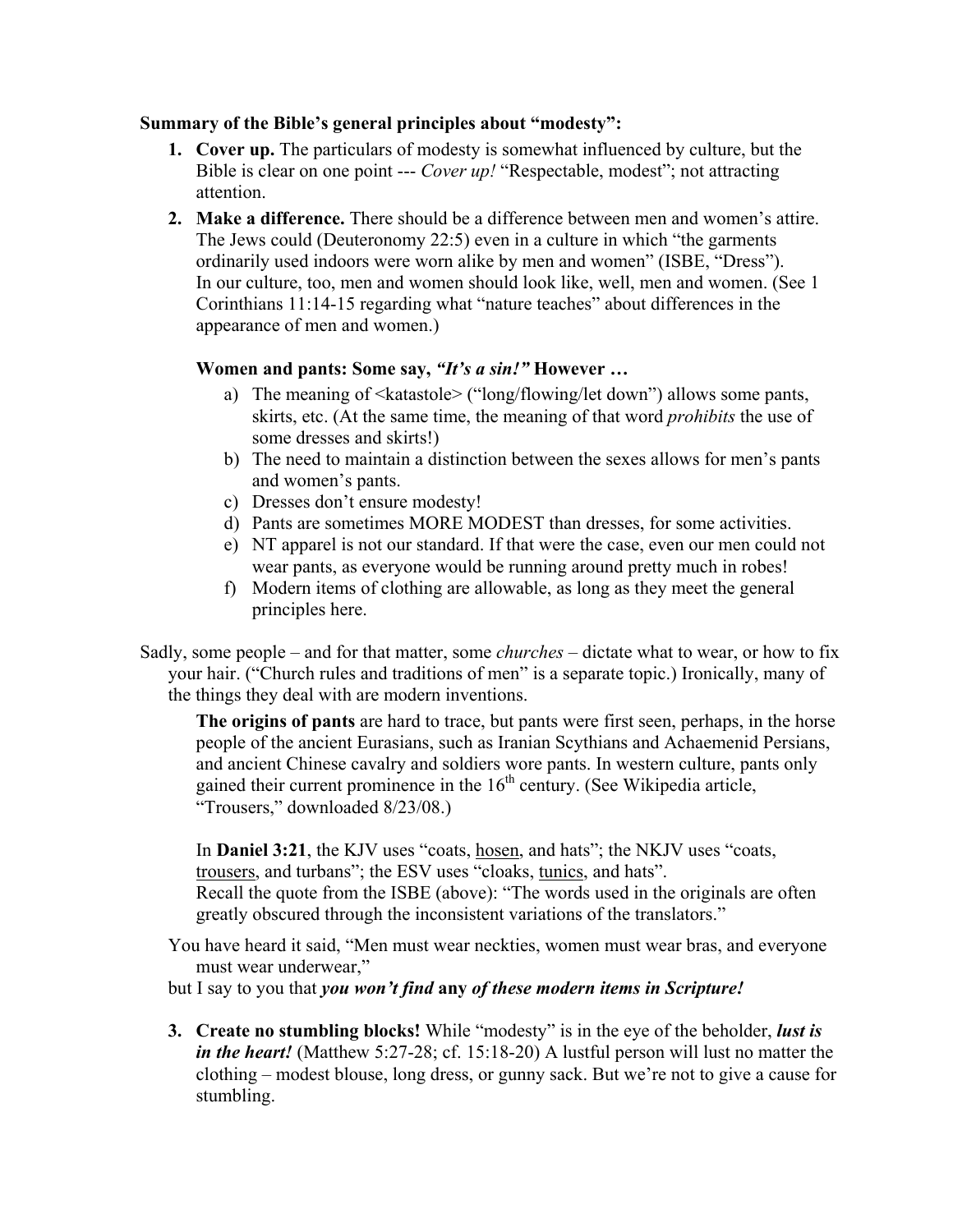### **"Shame on You!"**

Shame springs from the conscience, which God gave us from the beginning. **Genesis 3:8-10 (cf. 2:25)** 

Shame has its benefits.

Were they ashamed when they committed abomination? No, they were not at all ashamed; they did not know how to blush. Therefore they shall fall among the fallen; when I punish them, they shall be overthrown, says the LORD. – **Jeremiah 8:13 (**also **6:15)** 

- Our culture has lots of sources from which you can *expect* to see immodest people TV shows (MTV, travel channel); commercials; etc.
- But there are also some *unexpected places:* G-rated movies; kids' computer games; Olympics/sports; the mall; Kohl's flyers; weddings (the bride!); "art" class; museums; church; etc.

### **Overcoming Immodesty** (*In a nutshell, be smart, and pay attention!)*

- **1. Get your heart right.** In other words, "Gird up the loins of your mind." (1 Peter 1:13, NKJV, pun intended!)
- From our passages above, "propriety, moderation, godliness, the incorruptible beauty of a gentle and quiet spirit."

Perhaps it's like barbershop music: "I can't really tell you what it IS, but I can sure tell you what it ISN'T!!"

"…Application in our times and culture is a matter of the heart before God. It's one of those things that can sidetrack us and shipwreck us if we aren't careful." – Karleen E. Page (*Is it a sin for a woman to wear pants?*,

http://209.239.56.130/theopenheart/askoldtimer/womenpants.htm, downloaded 8/23/08.)

The writer of Proverbs observes that some people have "the attire of a harlot, and a crafty heart." (Proverbs 7:10)

By contrast, the godly person has a *godly* heart, so **goes to the store – and then to the closet – with godliness in mind.** 

### *The harlot has "the oldest profession known to man"; but the Christian has the best!*

**2. Pay attention. Dressing immodestly sometimes happens because of carelessness.** 

 **Do the "acrobatic mirror check."** ANY article of clothing can *become* immodest. Something may cover you up just fine while you're standing up, but what about when you lean forward? (say, to pick up your Bible? Ironic, huh?) *Check the front and the back of your clothes!*

What about when you sit down? *If my pants legs ride up and show the skin above my socks when I sit down, then don't you imagine that skirts will have a similar problem?*

Or, what about when you raise your arm?

Or, what about when you're *sitting* near someone who's *standing*?